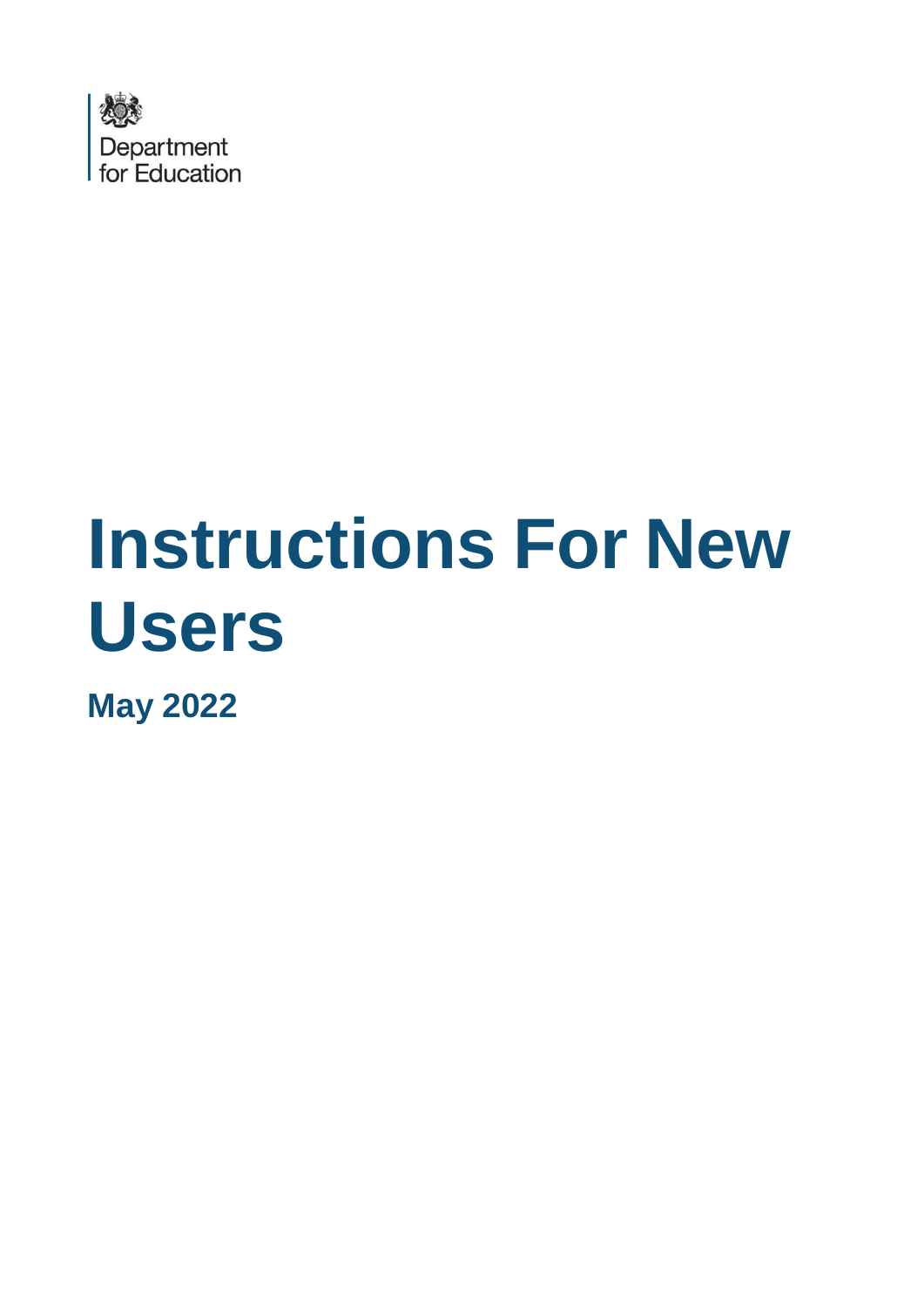## **New Headteacher/Principal Account**

If you do not have a Headteacher/Principal account you must contact the schools helpline by using the 'Contact Us' link on the login page of the checking website, and select the 'New Headteacher/Principal account' enquiry type.

You will need to provide the following information:

- your full name
- your school DfE number
- confirmation you are the Headteacher/Principal
- your Headteacher/Principal email address for the school you wish to access. It is not possible for you to use an email address for another school, a school admin/info email address or your own private email address (such as Hotmail, Gmail etc)

In order for us to create you a Headteacher/Principal account your name must match the information on **Get Information about Schools** (GIAS) and on your own school website.

If the information is incorrect on these websites you will need to change them before applying for a login account. The information should be changed even if you are the Acting Headteacher.

Once a new account is created, a unique personal username and a temporary password are separately emailed to you as the Headteacher/Principal.

Once you have logged into the website with your username and **temporary password** you will be required to create a **new password** of your own choice.

• Please note your new password must contain at least 10 characters, including an upper case and a lower case letter, a number and a special character (for example #/?).

## **New Staff Accounts**

If you are a staff member wishing to gain access to the appropriate checking website for your key stage you will need to contact your Headteacher/Principal to create you a new account.

#### '**User' or 'Administrator' accounts cannot be created by the Schools Helpline.**